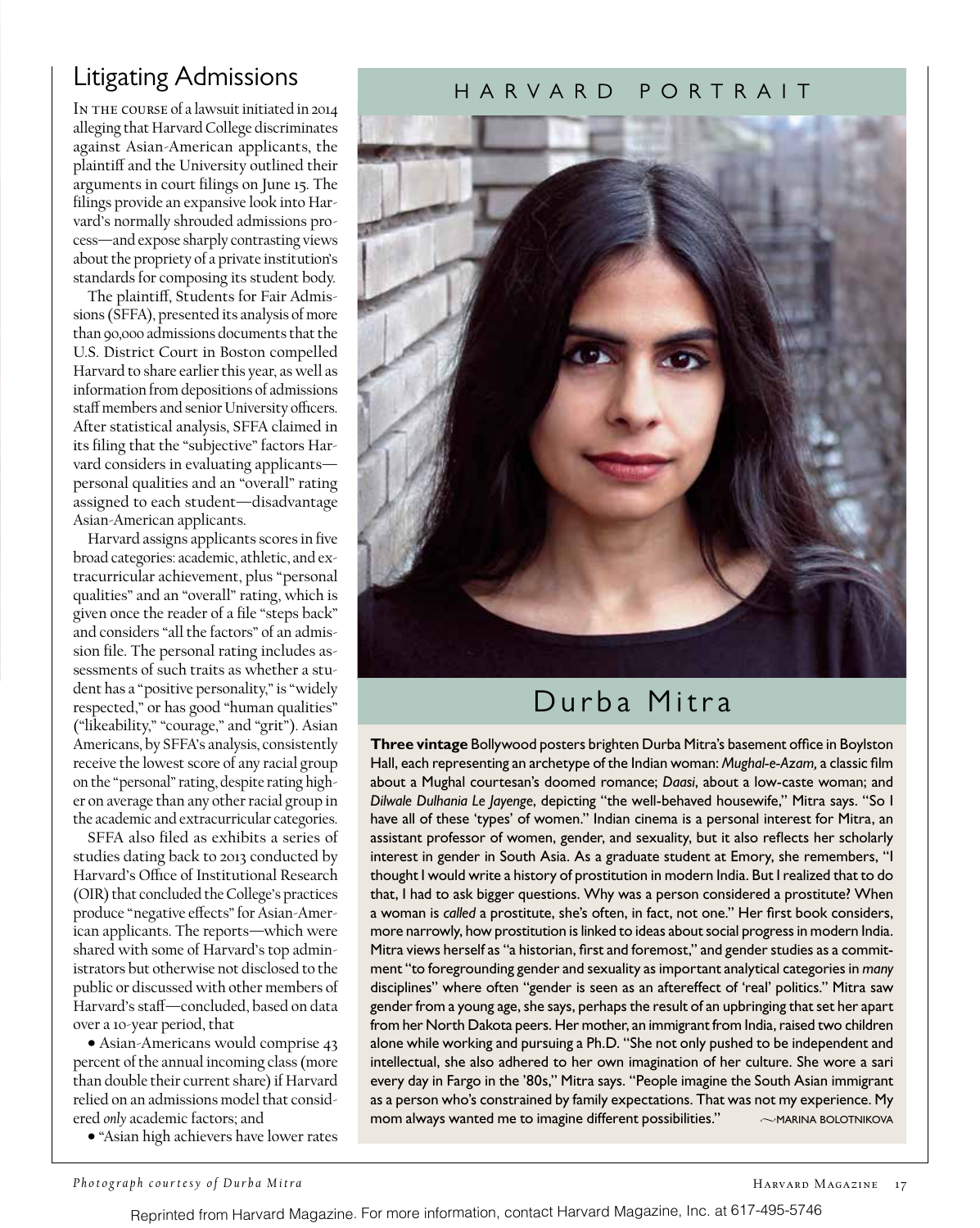#### **John H arvard's Journal**

of admission." (Applicants who scored a "1" or "2" on their academic rating—the highest scores on a 6-point scale—were admitted 12 percent of the time, versus 18 percent of the time for non-Asian applicants.)

A draft of another OIR report found that although "low income students clearly receive a 'tip' in the admissions process, our model also shows that the tip for [legacy, athletes, etc.] is larger. On the flip side, we see a negative effect for Asian applicants." (The rate of admission for legacy applicants for the classes of 2014 to 2019 is 33 percent: five times that for non-legacy students, the filings show.) In its filing, the University maintained the OIR reports were "incomplete, preliminary, and based on limited inputs."

In its own filings, Harvard was largely dismissive of SFFA's claims, arguing that the plaintiff had cherry-picked variables from the six years of admissions data Harvard provided to the group during the legal discovery process. David Card, Class of 1950 professor of economics at the University of California, Berkeley, as Harvard's expert witness, wrote that SFFA's report "reveals a significant misunderstanding of Harvard's

admissions process by focusing so much of [its] analysis on academic achievement" and accounted for other aspects of the "multidimensional evaluation Harvard employs" in "only a crude and limited way." He noted that SFFA's analysis omitted legacy and recruited-athlete admissions and other metrics Harvard considers (such as the rigor of an applicant's high school, socioeconomic circumstances, and parental occupation). Card said his own analysis "shows that the purported 'penalty against Asian Americans' identified by [SFFA] does not actually exist."

THE SFFA LAWSUIT, Harvard's lawyers wrote, is but "the latest salvo by ideological opponents of the consideration of race in university admissions," drawing attention to the fact that Edward Blum—who chairs SFFA—has organized other challenges to race-conscious admissions, most recently *Fisher v. University of Texas at Austin* (see **harvardmag.com/fishercase-16**). In that case, finally decided in 2016, the Supreme Court ruled against the plaintiff, a white woman, who alleged that she was rejected from the school based on her race.

While the ruling itself was narrow in

# **Explore More** HY.

### **Harvardmagazine.com** brings you

continuous coverage of University and alumni news. Visit to find these stories and more:



#### **Want Freshmen to Bond? Take Them on a Hiking Trip**

Kenton Shimozaki '19 reflects on lessons learned at Harvard's First-Year Outdoor Program. **harvardmag.com/fop-18**



#### **Breathing New Life into "The Eyesore on Church Street"**

Offices, retail, and a new cinema are in the cards for the renovation project. **harvardmag.com/church-st-18**



#### **"This Entire Campus Belongs to You"** Harvard begins a pre-orientation program to acclimate first-generation and low-income freshmen.

**harvardmag.com/1stgen-program-18**

## visit **harvardmagazine.com**

scope, the Court did mandate that college affirmative-action programs must be narrowly tailored to accomplish a specific goal, and universities must prove that race-neutral alternatives to their policies are not feasible. Given the history of litigation over the use of race in admissions, Harvard's prominent role in defending affirmative action to enroll diverse classes, and the pending change in the composition of the Supreme Court following the retirement of Justice Anthony M. Kennedy, LL.B. '61 (he was the swing vote in *Fisher)*, Blum's pursuit of the SFFA litigation is the next high-profile suit in which the state of race-conscious admissions practices might be challenged.

Harvard has argued that a number of raceneutral alternatives proposed by another of SFFA's experts—Century Foundation senior fellow Richard Kahlenberg '85, J.D. '89, who calls for prioritizing econonomic background in admissions (see "Harvard's Class Gap," May-June 2017, page 35)—are either infeasible or would not achieve the institution's goals, in some cases leading to a significant decline in the population of African-American and Hispanic undergraduates. Among Kahlenberg's proposals were reducing or eliminating preferences for legacies, children of donors, and relatives of faculty and staff; increasing preferences for socioeconomic diversity in admissions; and eliminating the early-action admissions option.

Julie Reuben, Warren professor of the history of American education, said the case represents a "serious threat" to the future of affirmative action, but cautioned that concerns about the ability of universities to consider race when making admissions decisions should not prevent them from assessing their practices to ensure they are not discriminatory. "[F]rom what I understand about this behavior and how most admissions work, these types of personality measures have been disadvantageous for Asian Americans," she said. "And that's an important thing to acknowledge, and that's an important thing to address."

Natasha Warikoo, an associate professor of education who has written extensively on diversity in higher education, said she worries that a conversation about discrimination against Asian Americans in admissions is being conflated with a conversation about the benefits of affirmative action. She sees race-conscious admissions as a lever to obtain more diverse classrooms and to address historical legacies of oppression. "There are

FROM TOP: COURTESY OF FOP;RENDERING COURTESY OF PROMONTORIO/MERGE ARCHITECTS: COURTESY OF FYRE

Ğ